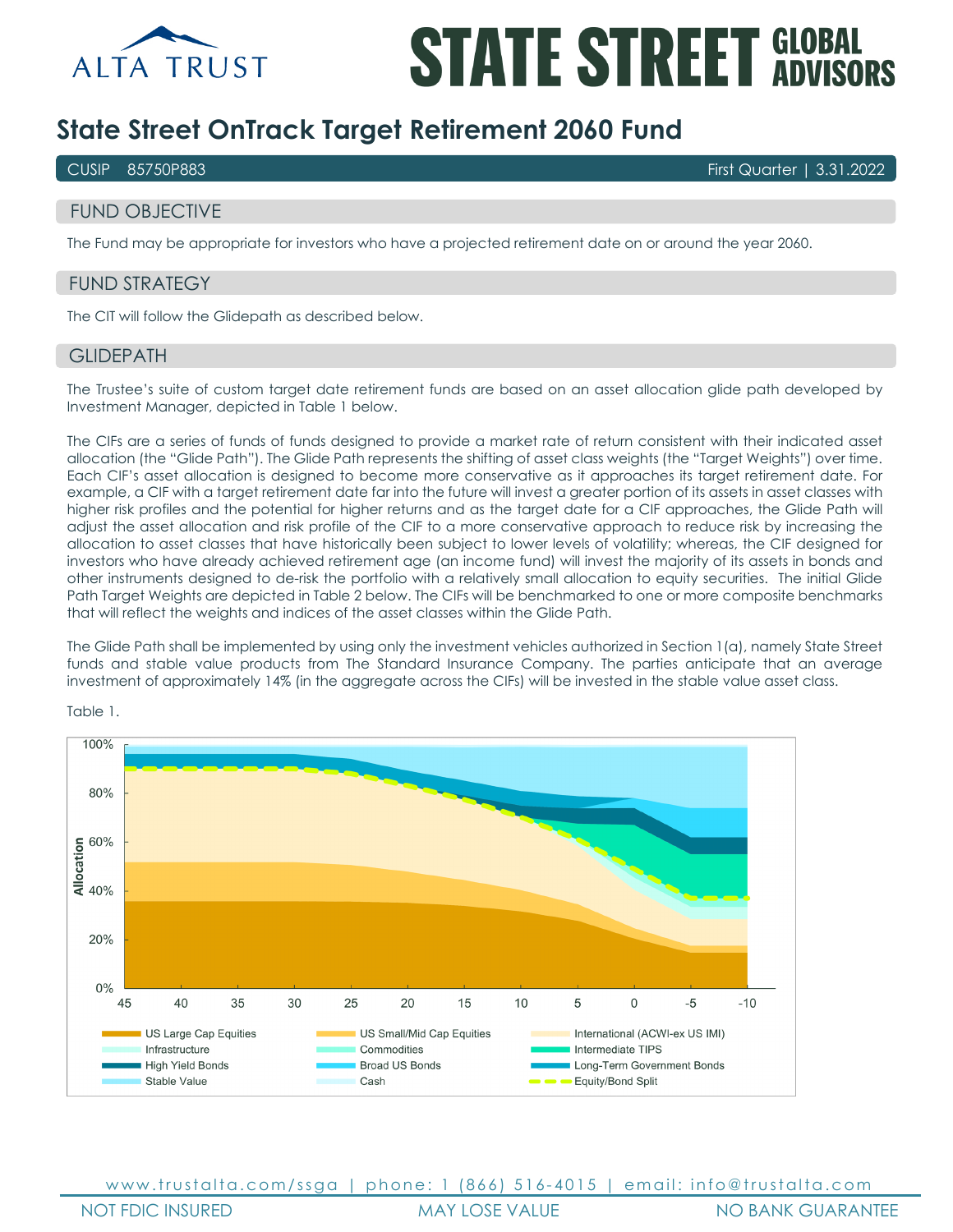## State Street OnTrack Target Retirement 2060 Fund First Communication First Quarter | 3.31.2022

## FUND PERFORMANCE NUMBERS

| <b>Fund</b>                                          | Year To<br>Date | Month | Month   | Year | Year | Year | Year | <b>Since</b><br>Inception |
|------------------------------------------------------|-----------------|-------|---------|------|------|------|------|---------------------------|
| State Street OnTrack Target<br>Retirement 2060 Fund* | (5.57%)         | 0.73% | (5.57%) | n/a  | n/a  | n/a  | n/a  | (3.30%)                   |
| <b>S&amp;P 500 TR USD</b>                            | (4.60%)         | 3.71% | (4.60%) | n/a  | n/a  | n/a  | n/a  | $(2.93\%)$                |

\*Performance is shown net-of-fees

## STRATEGY PERFORMANCE

| Fund                      | Month | Month      | Year     | Year     | Total1   |
|---------------------------|-------|------------|----------|----------|----------|
| TDF 2060 Strategy         | .28%  | $(5.79\%)$ | 4.39%    | $2.81\%$ | 0.30%    |
| <b>S&amp;P 500 TR USD</b> | 3.71% | $(4.60\%)$ | $5.65\%$ | $8.92\%$ | $6.49\%$ |

1Performance since April 1, 2018

The back-tested performance results reflect hypothetical, back-tested results, that were achieved by means of the retroactive application of a back-tested portfolio and, as such, the corresponding results have inherent limitations, including: (1) results do not reflect actual trading using investor assets; (2) certain portfolio aspects may have been designed with the benefit of hindsight; (3) back-tested performance may not reflect the impact of any material market or economic factors; and, (4) Investors may have experienced investment results during the corresponding time periods that were materially different from those portrayed in the hypothetical portfolio. The performance shown is net of a 29 bps blended fee. The hypothetical back-tested period ranges from April 1, 2018 through April 30, 2021and the results have been independently verified.

## PERFORMANCE CHART

## PORTFOLIO SECTORS



NOT FDIC INSURED MAY LOSE VALUE NO BANK GUARANTEE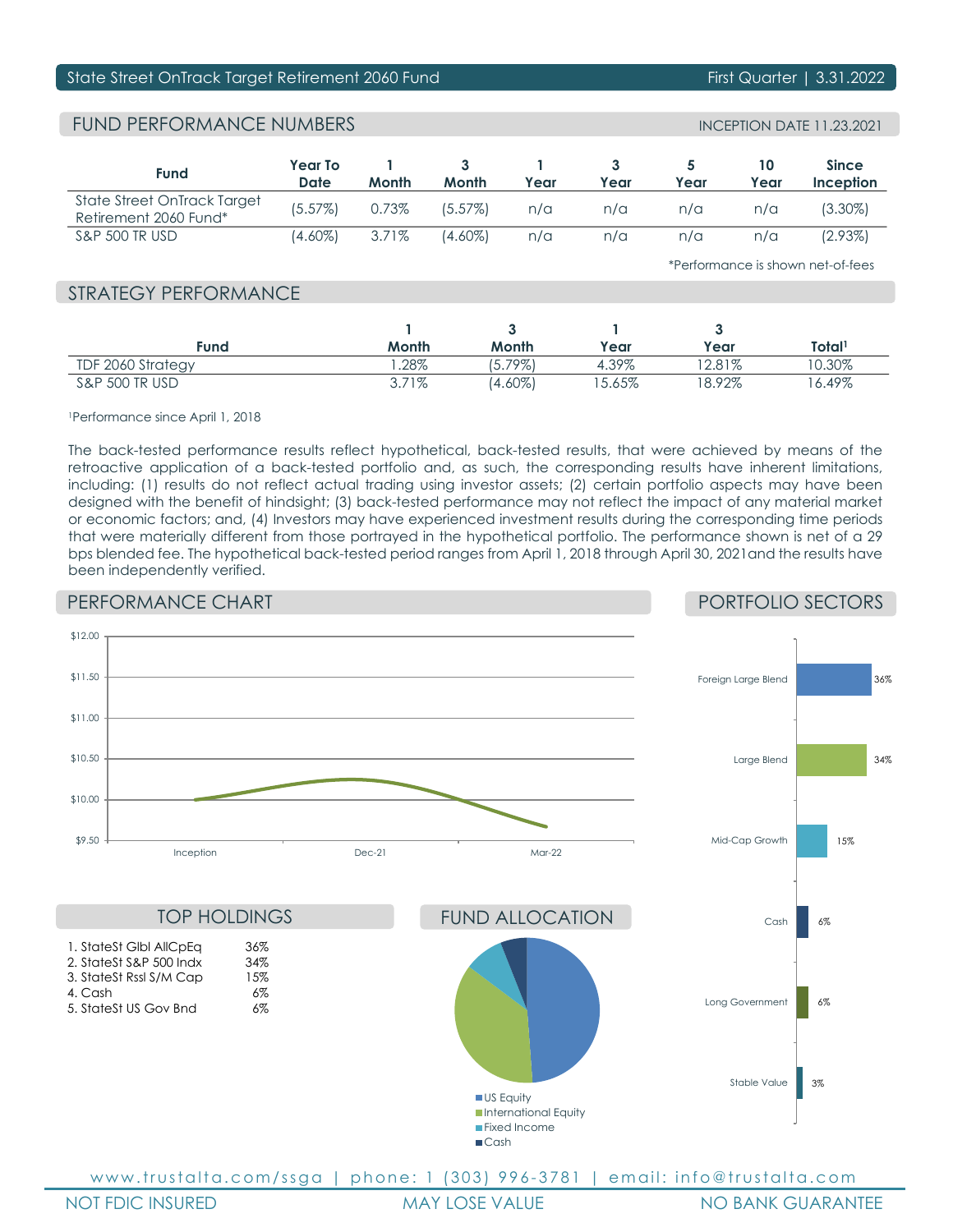## DISCI OSURES

Alta Trust is a South Dakota chartered trust company that acts as the trustee of this CIT. Collective investment trusts are bank maintained and not registered with the Securities and Exchange Commission. The Declaration of Trust for the CIT describes the procedures for admission to and withdrawal from the CIT. The Declaration of Trust and the Fund's Employee Benefit Summary should be read in conjunction with this fact sheet and is hereby incorporated by reference. A copy of these documents may be obtained by contacting Alta Trust at info@trustalta.com.

Before investing in any collective investment trust, please consider the trust's investment objective, strategies, risks, and expenses. Be sure to consult with your financial, legal and professional tax advisors prior to investment in any collective investment trust. Performance is expressed in USD. Past performance does not guarantee future results. The performance data quoted represents past performance and current returns may be lower or higher. All investments involve risk, including potential loss of principal. There is no guarantee that the CIT will achieve its objective.

Fund Restriction/Limitations: This CIT may only accept assets of defined contribution plans that are part of a pension, profit sharing, stock bonus or other employee benefit plan of an employer for the exclusive benefit of employees or their beneficiaries and is (i) exempt from federal income taxes under Section 501 (a) of the code, by reason of qualifying under Section 401(a) or 414(d) of the code or (ii) is part of an eligible deferred compensation plan maintained by a state or local governmental unit under Section 457(b) of the Code ("Section 457 Plan"), which is either exempt from or not subject to income taxation.

#### Back-Test Performance Methodology

To generate the back-tested returns, State Street Global Advisors used the proposed glidepath asset allocation weights and roll-down schedule to blend the below index returns beginning on 04/30/2018. The start date was chosen to align with the start of the available return series. The back-tested returns shown herein do not represent actual performance or the performance of any State Street Global Advisors Fund.

Index Return Series Utilized:

Equity Exposures S&P 500® Index, Russell Small Cap Completeness® Index, MSCI® AC World® ex-US IMI Index

Alternative Exposures S&P® Global Infrastructure Index, Bloomberg Roll Select Commodity IndexSM

Fixed Income Exposures

Bloomberg Barclays U.S. High Yield Very Liquid Index, Bloomberg Barclays U.S. Aggregate Bond Index, Bloomberg Barclays U.S. Long Government Bond Index, Standard Stable Asset Fund

References to specific company stocks should not be construed as recommendations or investment advice. The statements and opinions are subject to change at any time, based on market and other conditions Zeros represent time periods when the target date fund has no allocation to the underlying Fund.

Source: SSGA Investment Solutions Group, FactSet, Standard Insurance Company. Back-tested performance is not indicative of past or future performance of any SSGA offering. All data shown above does not represent the results of actual trading, and in fact, actual results could differ substantially. Returns do not represent those of a specific index, composite, or strategy, but were achieved by mathematically combining the funds at various weights throughout the proposed glidepaths. Index returns cited above do not reflect management fees, transaction costs, and other fees and expenses a client would have to pay, which reduce returns. For example, if an annualized gross return of 10% was achieved over a 5-year period and a management fee of 1% per year was charged and deducted annually, then the resulting return would be reduced from 61% to 54%. Performance is calculated in USD. The blended expense ratio as of 12/31/2021 is 29 bps.

Diversification does not ensure a profit or guarantee against loss. Assumptions and forecasts used by State Street Global Advisors in developing the target date funds asset allocation glidepath may not be in line with future capital market returns and participant savings activities, which could result in losses near, at or after the target date year or could result in the target date fund not providing adequate income at and through retirement. Ages and expected dates of retirement are approximate and may not accurately reflect the age or retirement date of each participant at each stage of the product. Participants are responsible for selecting their own target retirement date.

www.trustalta.com/ ssga | phone: 1 ( 303 ) 996 - 3781 | email: info@trustalta.com